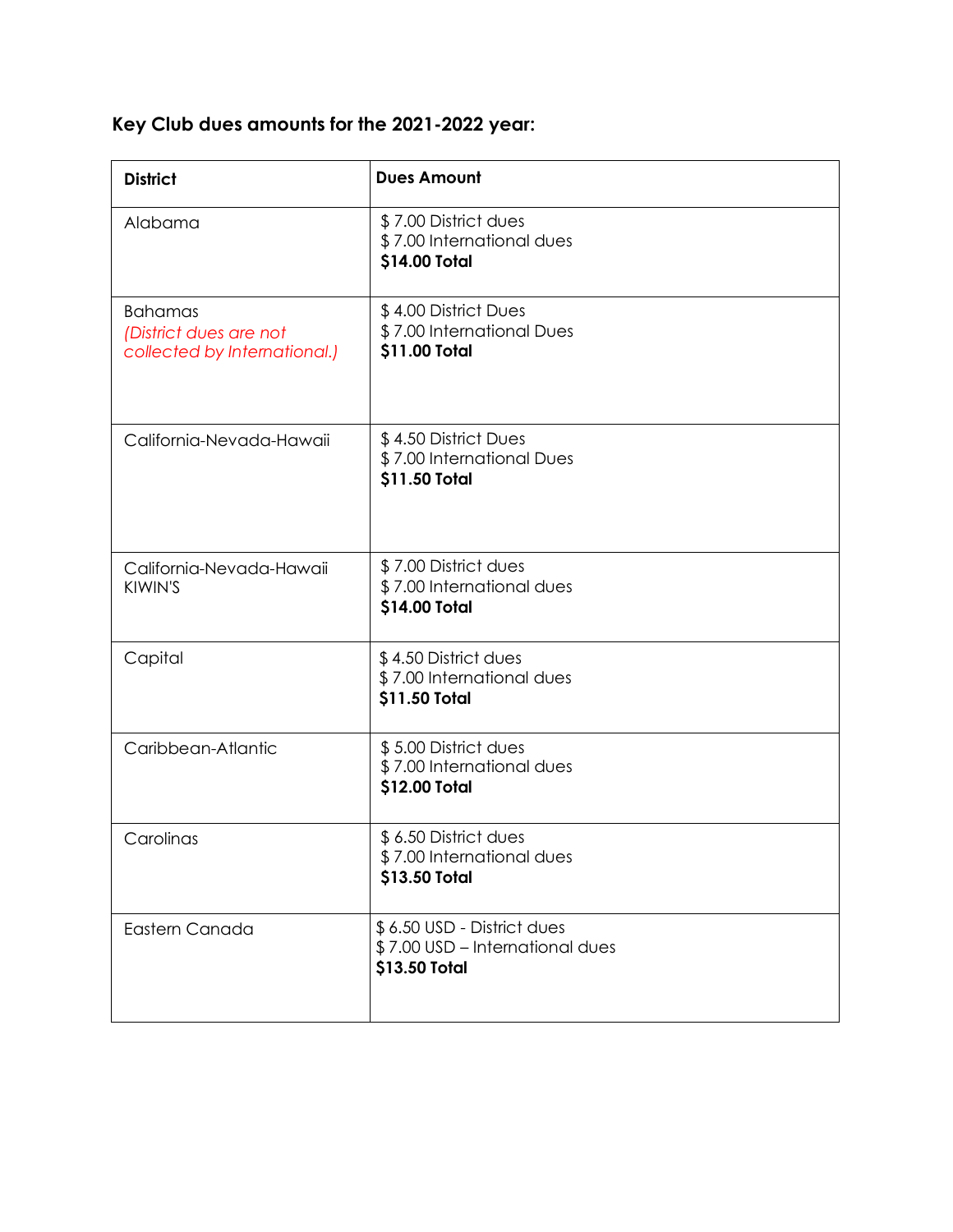| Florida                               | \$6.00 District dues<br>\$7.00 International dues<br>\$13.00 Total |
|---------------------------------------|--------------------------------------------------------------------|
| Georgia                               | \$7.00 District dues<br>\$7.00 International dues<br>\$14.00 Total |
| Illinois-Eastern Iowa                 | \$5.00 District dues<br>\$7.00 International dues<br>\$12.00 Total |
| Indiana                               | \$7.00 District dues<br>\$7.00 International dues<br>\$14.00 Total |
| Jamaica                               | \$3.50 District dues<br>\$7.00 International dues<br>\$10.50 Total |
| Kansas                                | \$6.50 District dues<br>\$7.00 International dues<br>\$13.50 Total |
| Kentucky-Tennessee                    | \$7.00 District dues<br>\$7.00 International dues<br>\$14.00 Total |
| Louisiana-Mississippi-W.<br>Tennessee | \$6.50 District dues<br>\$7.00 International dues<br>\$13.50 Total |
| Michigan                              | \$7.00 District dues<br>\$7.00 International dues<br>\$14.00 Total |
| Minnesota-Dakotas                     | \$5.50 District dues<br>\$7.00 International dues<br>\$12.50 Total |
| Missouri-Arkansas                     | \$7.00 District dues<br>\$7.00 International dues<br>\$14.00 Total |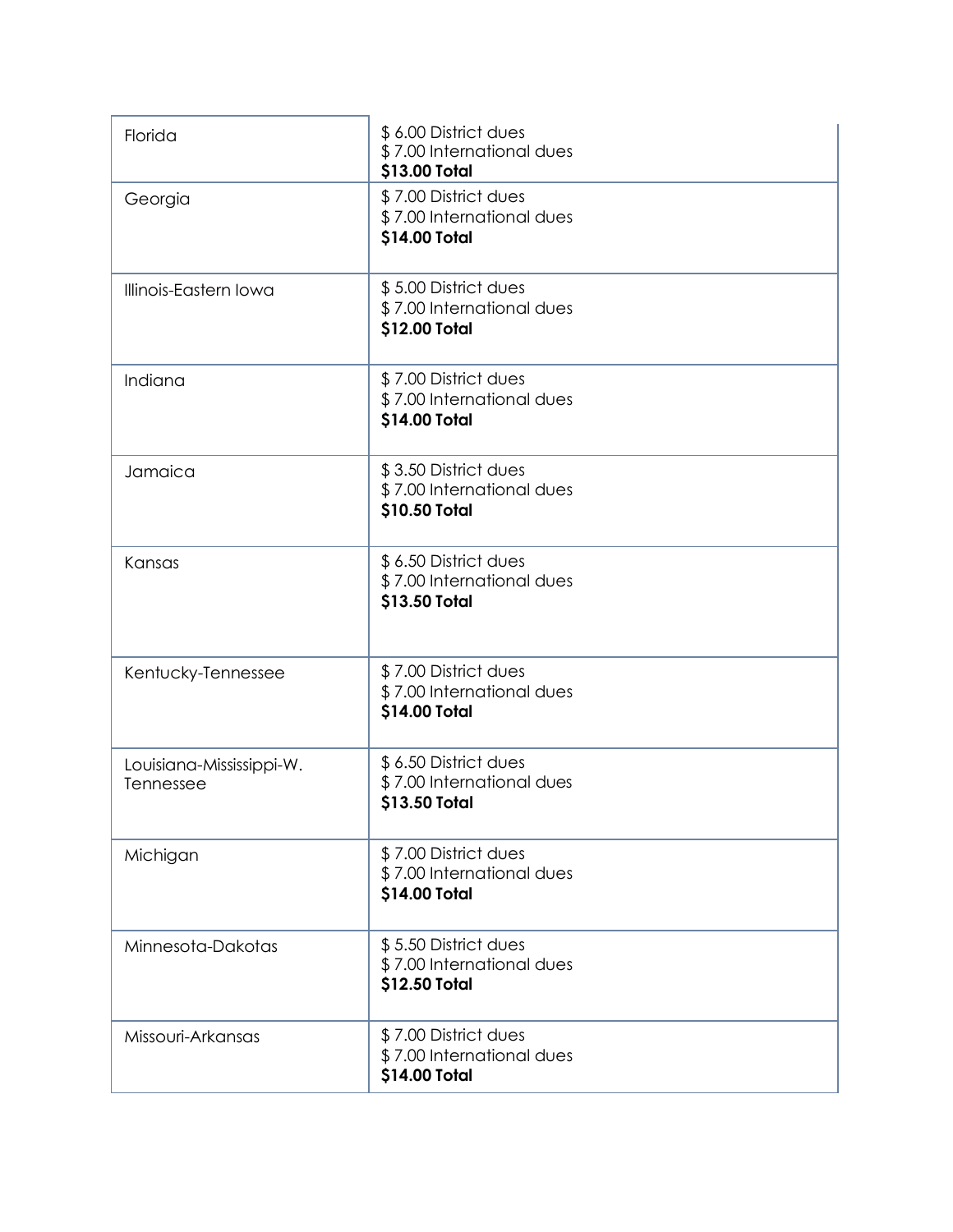| Montana                  | \$6.50 District dues<br>\$7.00 International dues<br>\$13.50 Total |
|--------------------------|--------------------------------------------------------------------|
| Nebraska-lowa            | \$6.00 District dues<br>\$7.00 International dues<br>\$13.00 Total |
| New England              | \$3.50 District dues<br>\$7.00 International dues<br>\$10.50 Total |
| New Jersey               | \$6.50 District dues<br>\$7.00 International dues<br>\$13.50 Total |
| New York                 | \$6.00 District dues<br>\$7.00 International dues<br>\$13.00 Total |
| Ohio                     | \$3.00 District dues<br>\$7.00 International dues<br>\$10.00 Total |
| <b>Pacific Northwest</b> | \$5.50 District dues<br>\$7.00 International dues<br>\$12.50 Total |
| Pennsylvania             | \$6.50 District dues<br>\$7.00 International dues<br>\$13.50 Total |
| Rocky Mountain           | \$7.00 District dues<br>\$7.00 International dues<br>\$14.00 Total |
| Southwest                | \$5.00 District dues<br>\$7.00 International dues<br>\$12.00 Total |
| Texas-Oklahoma           | \$6.00 District dues<br>\$7.00 International dues<br>\$13.00 Total |